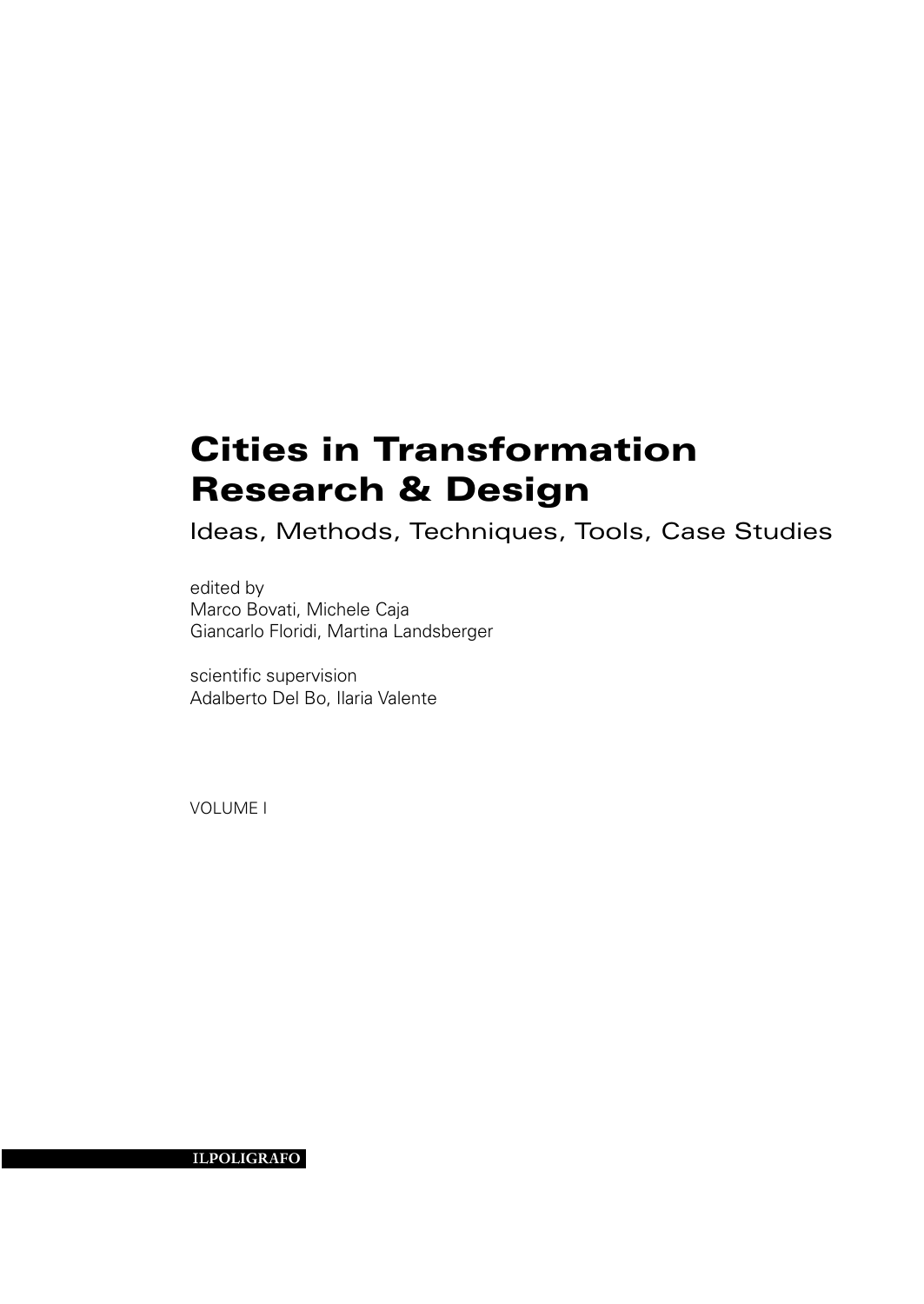# Table of Contents

#### **VOLUME ONE**

- 23 Foreword  *Stefano Francesco Musso*
- 25 Urban Transformations: Research and Design  *Adalberto Del Bo*
- 32 Occupying space and re-ordering place: Looking forward and backward in 21<sup>st</sup> century Lahore  *Masood A. Khan*
- 42 Teaching Architecture. The Troubled School  *Daniele Vitale*

#### **part one new scenarios of the city and dwelling**

55 Thinking the City  *Martina Landsberger*

1. Theory and Tools for Design

- 61 In Search of a *Modus Operandi* for a Specific Urban Architecture. A Critical Approach to the Collective Amnesia of Urban Design  *Nicolai Bo Andersen*
- 69 What is the Role of Architecture in the Contemporary City? Structure and Form of the Design of the City. The Case of Milan  *Pellegrino Bonaretti*
- 78 The Transformation of Cities  *Emilio Corsaro, Raffaele Mennella*
- 85 Redefining Modern Housing Settlements. The Hypothesis of "Adequate Discontinuity"  *Francesco Costanzo*
- 92 Somewhere / Nowhere  *Carlo Gandolfi*
- 100 Landing Areas  *Alessandro Isastia*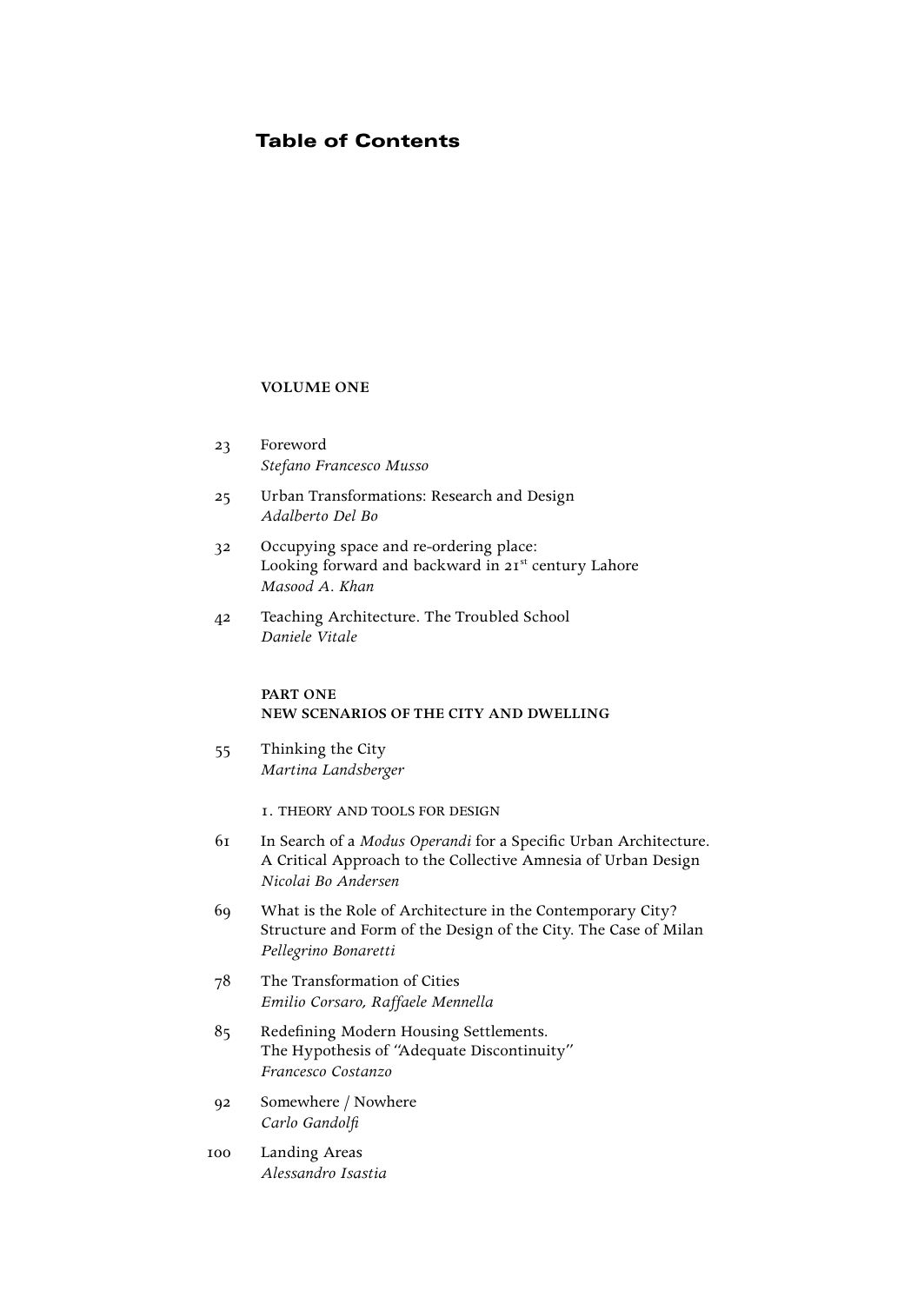| 109 | The Elemental Unit of the City |
|-----|--------------------------------|
|     | Raffaella Neri                 |

- 116 Picturesque Tools in the Idea of Modernity. Learning from John Soane  *Laura Anna Pezzetti*
- 126 Revealing the Urban Plan. The Configurational Analysis as a Support for the Evaluation of Urban Plans and Projects  *Valerio Cutini, Giovanni Rabino*
- 133 Places in Transformation. Designing the Urban Identity Reinterpreting the New Needs  *Marichela Sepe*
- 142 Do Public Housing Companies Design our Cities like Large Houses and our Houses like Small Cities?  *Karel Vandenhende*

2. Typology

- 149 Understanding Privacy in Domestic Space: A Study of Transformation of Urban Houses in the Context of Dhaka  *Catherine Daisy Gomes, Farida Nilufar*
- 158 The Convivial Housing *Modus* for "Singletown"  *Sylvain De Bleeckere, Sebastiaan Gerards*
- 166 Transferring Single-family Home Qualities to Multi-family Housing  *Amelie Mayer, Ulrike Sturm, Peter Schwehr*
- 175 Compose the Siedlung: The Project Of Niddatal (1925-1930) vs The Project Of Riedberg (1997-2017) in Frankfurt  *Manlio Michieletto*
- 183 Process Typology and Formative Processes of Middle Eastern Urban Open Spaces  *Giulia Annalinda Neglia*
- 192 Authentic Communal Housing in America  *Marc Roehrle*

3. architecture of the City: Town and City Projects

- 201 Challenging the Concept of "Informal" in Sub-Saharan African Cities. The Case of Maxaquene A, Maputo, Mozambique  *Jørgen Eskemose Andersen*
- 211 Archi-objects of Desire in the Information Age and their Future Role in City Positioning. Medellin, Colombia as Case Study  *Juan Pablo Aschner Rosselli*
- 219 Public Space in the Microcosmopolis. Two New Business Districts of Manchester and Salford  *Eamonn Canniffe*
- 227 Delirious Tirana  *Isotta Cortesi*
- 235 Spontaneous Public Space: Resource or *Nonsense*?  *Ester Dedé*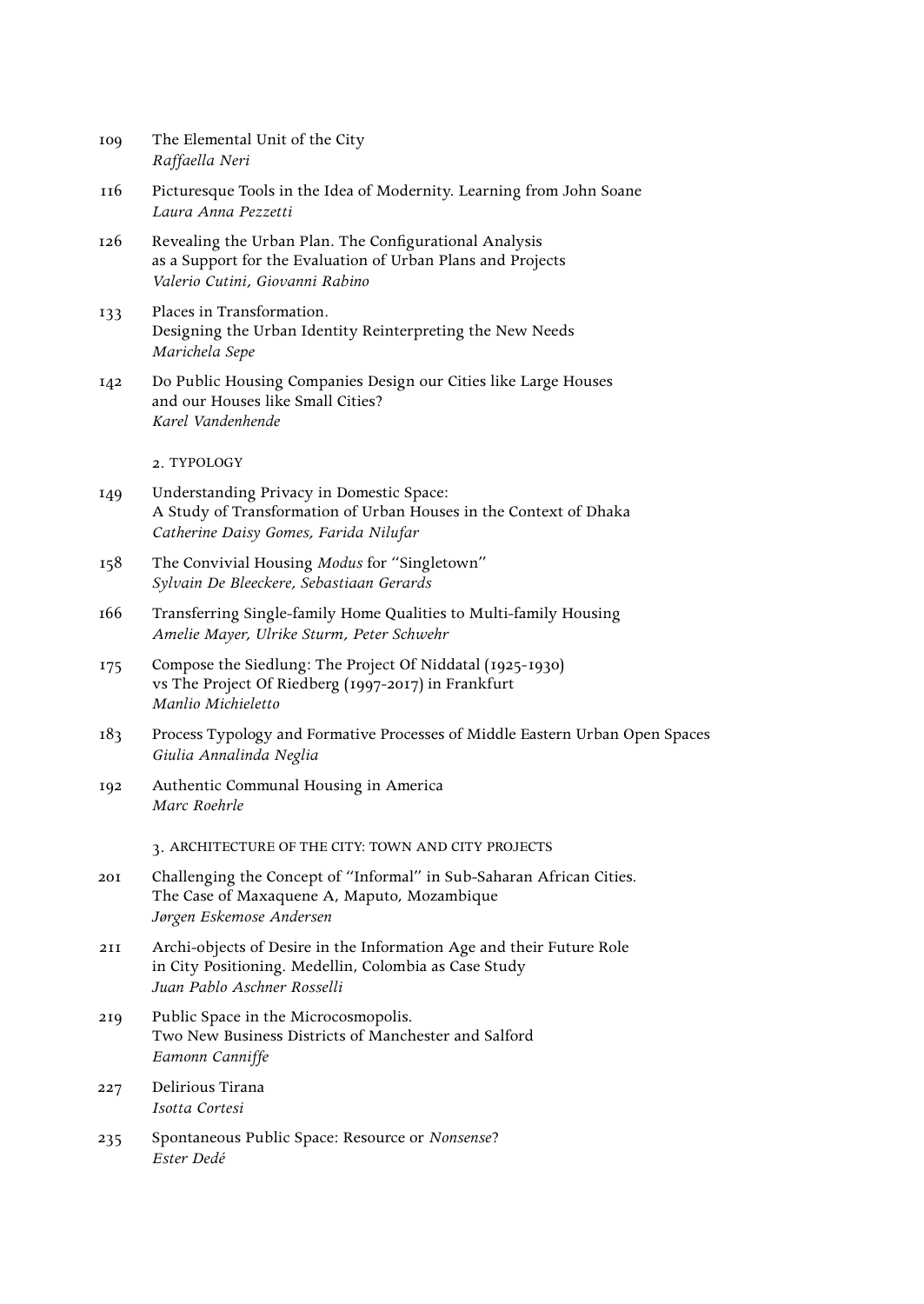| 244 | Designing in the Historic Centers: Strategies and Tactics<br>in the Transformation of Collective Open Spaces<br>Michele Di Santis, Francesco Lenzini, Xianya Xu                       |
|-----|---------------------------------------------------------------------------------------------------------------------------------------------------------------------------------------|
| 251 | The Grammar of Public Space. Reclamation, Functional Restoration,<br>Redesign and Urban Reorganisation of Lorenzo Berzieri Square<br>in Salsomaggiore Terme (Parma)<br>Emilio Faroldi |
| 259 | Density. New frontier for Post-soviet Urbanism. Minsk Case Study<br>Filippo Lambertucci                                                                                               |
| 268 | Living Utopia - Leaving Utopia. Brussels: Modernist Urban Forms<br>Evaluated against Pre-Existing Row Houses<br>Gérald Ledent, Olivier Masson                                         |
| 280 | Process of Morphological Transformation and the Emerging Pattern<br>of Built-Form along Gulshan Avenue in Dhaka<br>Farida Nilufar, Nuzhat Zereen                                      |
| 289 | Milano: a New Dock on the Site of the Porta Genova Railway Station<br>Giovanni Cislaghi, Marco Prusicki                                                                               |
| 296 | Contemporary Mutations in the Complexity of Bogotá<br>Claudio Rossi                                                                                                                   |
| 303 | The idea of Complementary Uses to the Residential<br>in the City Growth Strategies<br>Ana Ruiz                                                                                        |
| 310 | "Soundscape" and the Identity of the Place.<br>The Case Study of Kichijoji Station Area, Tokyo<br>Pega Sanoamuang, Darko Radovic                                                      |
| 317 | Space as a Place for Social Interaction: the Cases of Housing in Bangkok<br>Sutida Sattayakorn                                                                                        |
| 326 | Modern Moscow: from City Planning to City Improvement.<br>Autobiography of the Place<br>Yuriy Volchok                                                                                 |
| 335 | A Hope for Athens<br>Sotirios Zaroulas                                                                                                                                                |
|     | 4. METHODS AND TECHNIQUES                                                                                                                                                             |
| 343 | A Different Approach: CastelloZINE. Tools and Methodology<br>of Civil Journalism Applied to the Urban Context<br>Barbara Cadeddu, Valeria Piazza, Patrizia Sulis                      |
| 351 | Mixing Algorithms in Urban Analysis and Transformation<br>Mike Christenson                                                                                                            |
| 361 | Happiness in the City. Experimental Teaching and Research<br>in the Methodological Design of the Collective Space of the City<br>Roberto de Paolis, Marinella Ferrara, Danilo Morigi  |
| 370 | The City as an Organism<br>Matteo Ieva                                                                                                                                                |
|     |                                                                                                                                                                                       |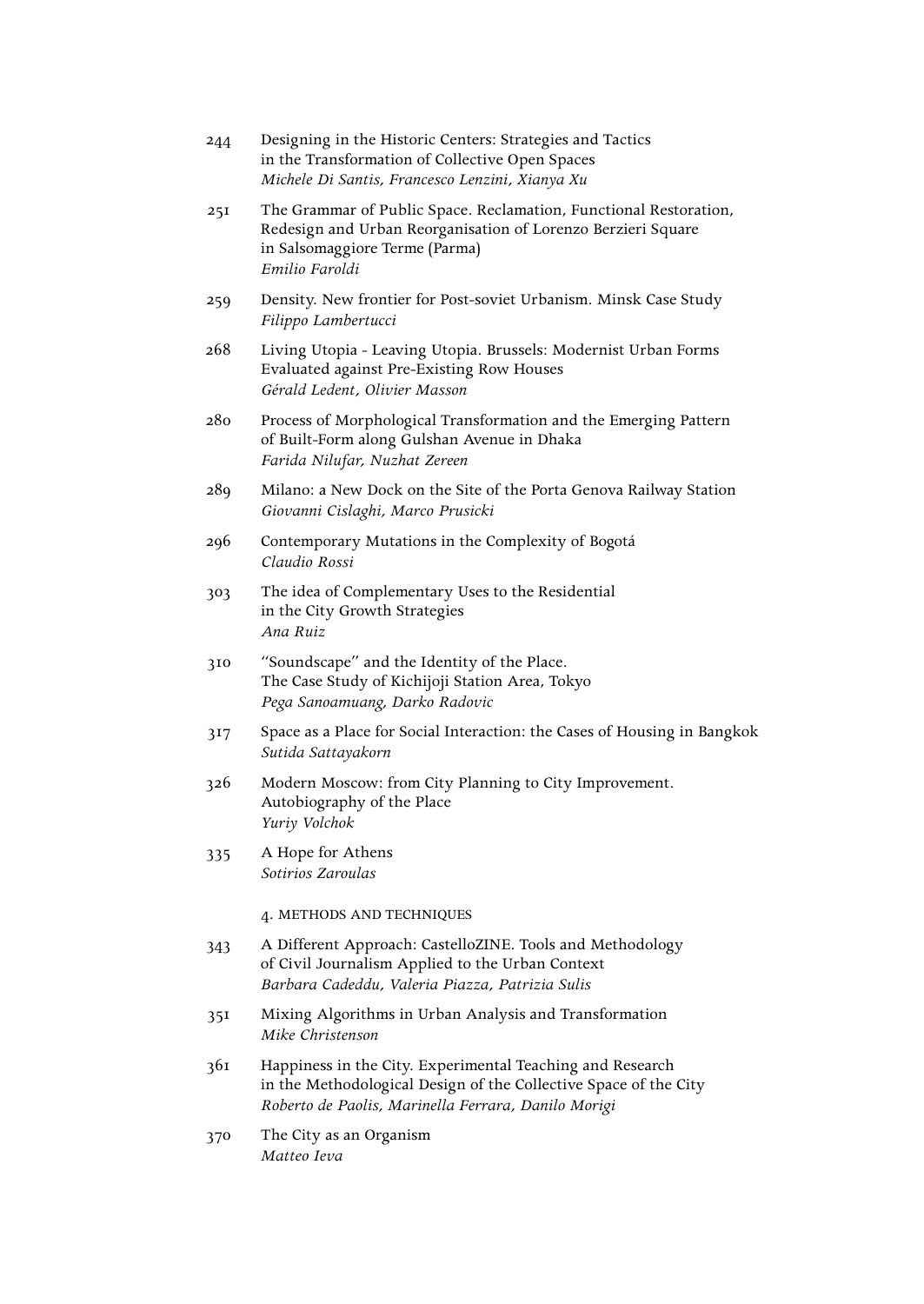| 380 | Blocks, Schools and Books     |
|-----|-------------------------------|
|     | Dirk Janssen, Katrijn Apostel |

- 388 Building for Diversity: Residential Areas as a Socio-spatial Context for Diverse Neighbourhoods  *Angelika Juppien, Alex Willener*
- 396 Teaching as Research: Vomero, Storkterrein and Other Places  *Pasquale Miano, Giorgia Aquilar*
- 404 New Urban Conditions: Epistemological and Pedagogical Issues  *Andrzej Piotrowski*
- 412 Rione Luzzatti in Naples: Conforming Measure of an Intervention of Urban Redevelopment  *Federica Visconti, Renato Capozzi*
- 420 Athens in Crisis: Education on the Issue of Emergencies. Beyond Didacticism  *Ariadni Vozani*

## **part two cities between history and future**

431 Learning from the Historic City  *Michele Caja*

1. Reconstruction and Urban Renewal

- 439 Astrakhan: Principles of Reconstruction of Historically-Composed Development and their Use for Planning of New Central Territories  *Oleg I. Adamov*
- 448 Potsdam and the Brandenburg Region: Monumentality as Principle for Urban and Territorial Construction  *Ivan Brambilla*
- 457 Between Heritage Conservation and Urban Renewal. A Case Study: Paris, from Haussmann to the Present Day  *Alessio Cardaci, Antonella Versaci*
- 465 Reconstructing the Cambel's Yali at Bosporus  *Francesco Collotti, Serena Acciai*
- 472 The Fluidity of Scale and Time in Jože Plečnik's Ljubljana  *Jennifer Gaugler*
- 479 The Paddington Terrace House: An Example of Incrementally Accommodating Change from the House to the City  *Corey T. Griffin*
- 488 Recomposition's Paradoxes. A Research Case Study on a Concert-hall in Ferrara  *Alessandro Massarente*
- 498 Munich, Urban Development: Model and Form of the Modern City  *Nicola Panzini*
- 506 Urban Renewal in the Late Nineteenth Century. The Case of Via Dante in Milan  *Pierfrancesco Sacerdoti*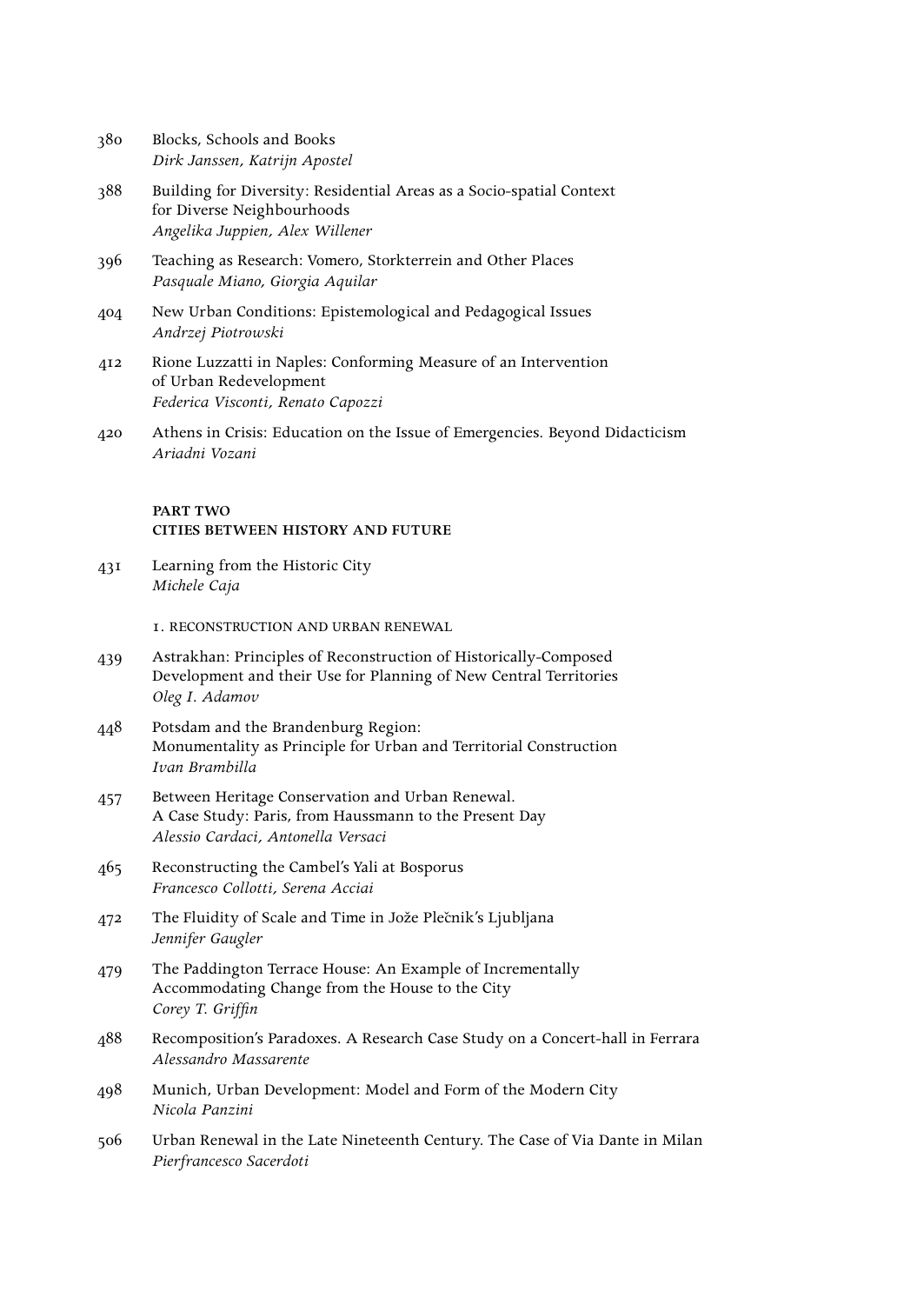- 515 Duisburg 1945: *Stunde Null*?  *Benedetta Stoppioni*
- 522 Westernization Effects on the Planning and Architectural Approaches in Historic Commercial Center of Kadikoy between Late 19<sup>th</sup> and Early 20<sup>th</sup> Centuries  *Ege Uluca Tumer*

2. Heritage, Conservation and Transformation

- 531 The Archaeology of Urban Change: 19th Century Jaffa  *Yoav Arbel*
- 539 Libya of the Post-war Reconstruction. Recreation of a Tradition: the Jebal Nafousah and the Routes to Ghadames between the Artisan and Touristic Economy  *Paola Cofano*
- 548 Dealing with Change in the World Heritage Site of Old Rauma  *M. Anca Dumitrescu*
- 557 Archaeology and Architectural Design: Projects for Alexandria (Egypt) and Alexandria in Aria-Herat (Afghanistan)  *Luisa Ferro*
- 566 Managing Transformations in Historic Urban Cores between Conserving and Developing. A Case Study  *Mariacristina Giambruno, Raffaella Simonelli*
- 575 The Medina of Tripoli, Libya. The Future of an Urban Living Heritage and Cultural Landscape  *Ludovico Micara*
- 584 Working Techniques and Restoration Methods for Plaster Decorations on Façades in New and Old Design  *Søren Vadstrup*

3. Representation and Urban Image

- 591 The GIS *Forma Urbis Romae* Project: Creating a Layered History of Rome  *Allan Ceen, James Tice*
- 600 Perspective, Visual Perception and Urban Planning  *Sylvie Duvernoy*
- 608 Imperatives of Craft: Making in Beginning Design as it Prefigures Urban Response  *James Eckler, Karl Wallick*
- 617 Mapping the Spatial Identity of a Location Relying on Methods from Visual Art  *Yvonne Knevels, Oswald Devisch*
- 625 Culture as a Determinant of City Form. The Case of the Former Jewish District in Lodz  *Małgorzata Hanzl*
- 635 Reviewing Design References with Diagrams  *Guilherme Lassance*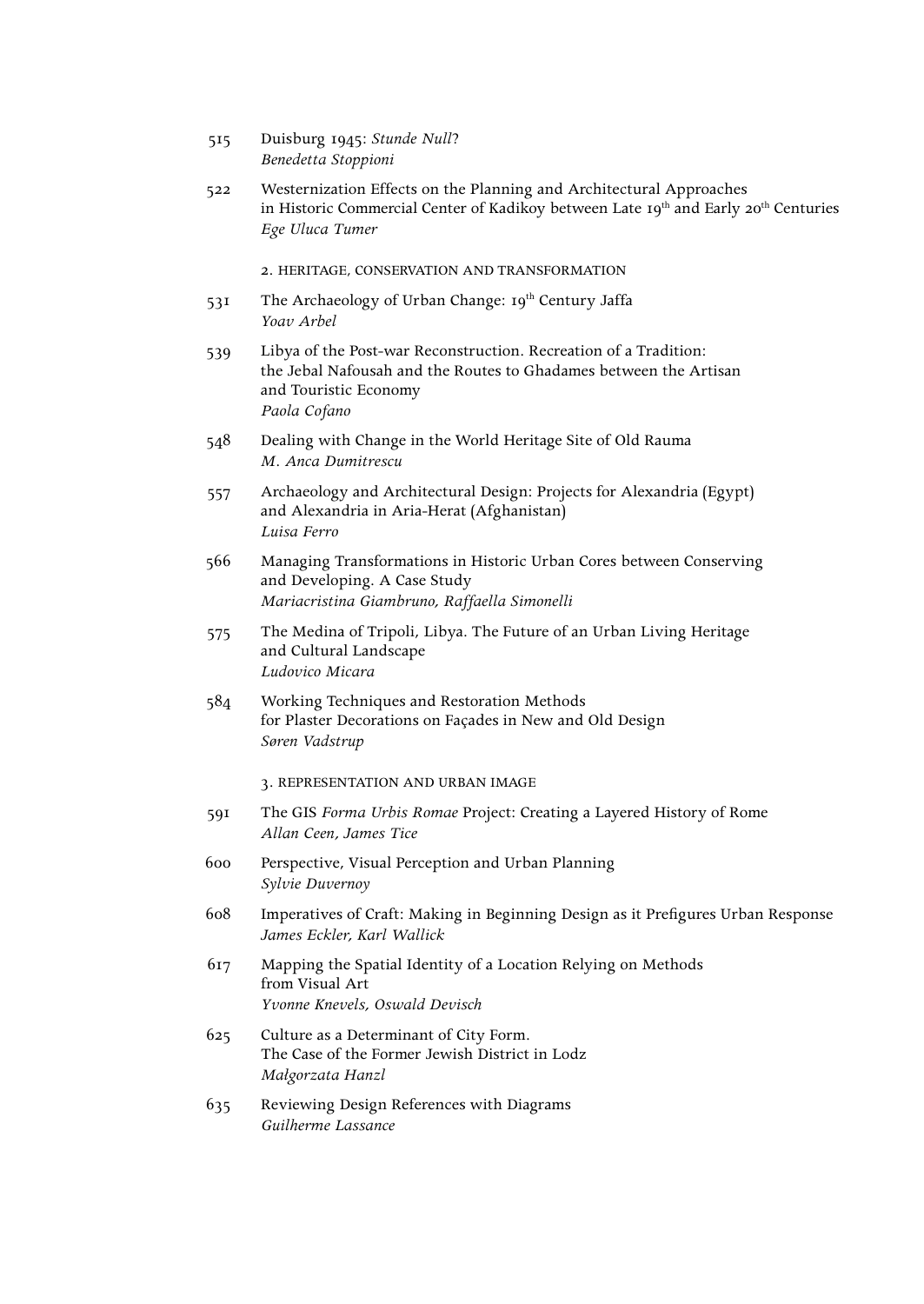4. Critical Revision, Memory, Identity

- 645 Industrialisation of the Building of Post-War Residential Estates in Milan. Specific Features, Issues, Strategies for Conservation  *Francesca Albani*
- 654 Planning in the Gray Zone, Challenges and Opportunities: The Case of Independent Zoning Plans in East Jerusalem (work in progress)  *Michal Braier*
- 662 Forgotten Project: Plan de la Ribera, 1964-1972, Barcelona  *Nadia Fava*
- 671 The Antimodernist Polemic as Rhetorical Construct: Prince Charles and "populist realism"  *Federico Ferrari*
- 680 New Models for the Foundation Cities in Puglia and Basilicata  *Graziella Fittipaldi, Francesco Scricco*
- 689 Memory, Values and Destiny of Twentieth Century Inheritance  *Giovanna Franco*
- 697 Architecture. Essay On The City  *Gaetano Fusco*
- 707 Chinese Architectural Education in the Rapid Economic Development  *Han Linfei*
- 713 From Alberti to Team 10: Towards a Welfare Humanism  *Nelson Mota, Gonçalo Canto Moniz, Mário Krüger*
- 722 Managing Memory in City. Case-study of Complex of the Federal Secretariat for National Defense (Generalstab Building)  *Milica Muminovic', Vladimir Parežanin, Darko Radovic'*
- 730 The Contemporary City in a Deceiving Search of Identity  *Roberto Recalcati*
- 738 Evolution of Moscow Housing Development  *Stanislav A. Sadovsky*
- 744 Identity and Transformation. The Designing of the Historical Urban Landscape  *Fabrizio Toppetti*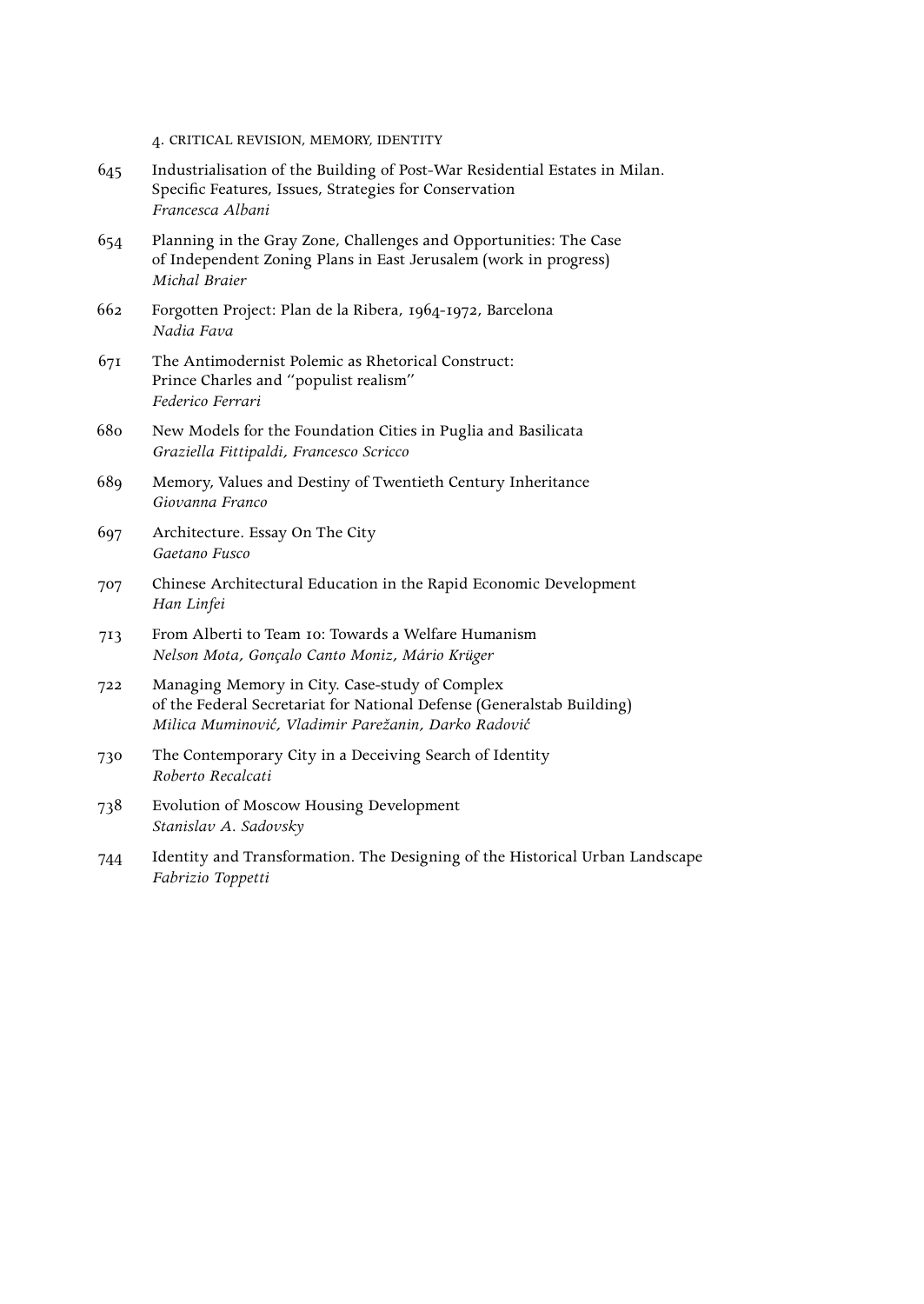#### **VOLUME TWO**

- 773 Regaining Lost Time: Design and Architectural, Urban and Environmental Resources  *Ilaria Valente*
- 781 City's Architecture and Research by Design  *Ferran Sagarra Trias*
- 788 Italian Architecture of the Twentieth Century. Issues and problems  *Franco Purini*

# **part three strategies for sustainability**

797 Sustainability Strategies (for Cities in Transformation)  *Marco Bovati*

1. Sustainable Urban and Landscape Design

- 811 Khedivial Cairo: An Evolved Metabolism  *Eman M. Abdel Sabour, Stephen Luoni*
- 819 Setting Priorities: Sustainability, Environmental Health, and Embedded Value Judgments for the Urban Design Process  *Anirban Adhya, Philip D. Plowright*
- 828 A Morpho-energetic Optimization Tool for a Low Energy and Density Reasoned City Area  *Laëtitia Arantes, Olivier Baverel, Daniel Quenard*
- 836 Urban Acupuncture: Improving the Public Space between the Socialist Block of Flats and the Old City in Bucharest  *Cosmin Caciuc*
- 844 Transformation of Urban Landscapes  *Antonia M.A. Chiesa*
- 852 How Environmental and Energy Issues Shape the Cities: A Case-Study in Barcelona, Spain  *Giovanni Marco Chiri, Helena Coch Roura, Alessandra Curreli, Ilaria Giovagnorio*
- 861 An Integrated Approach to Urban Transformation for Polycentric Development of Settlement Areas  *Calogero Montalbano*
- 871 Concept Ecological City  *Maxim Poleschuk*

### 2. Architectural and Urban Regeneration

- 879 Territories of Energy and Urban Shape  *Pepe Barbieri, Alberto Ulisse*
- 887 Strategies for the Regeneration of Suburban Sprawl. Case Studies in Rome  *Alessandra De Cesaris*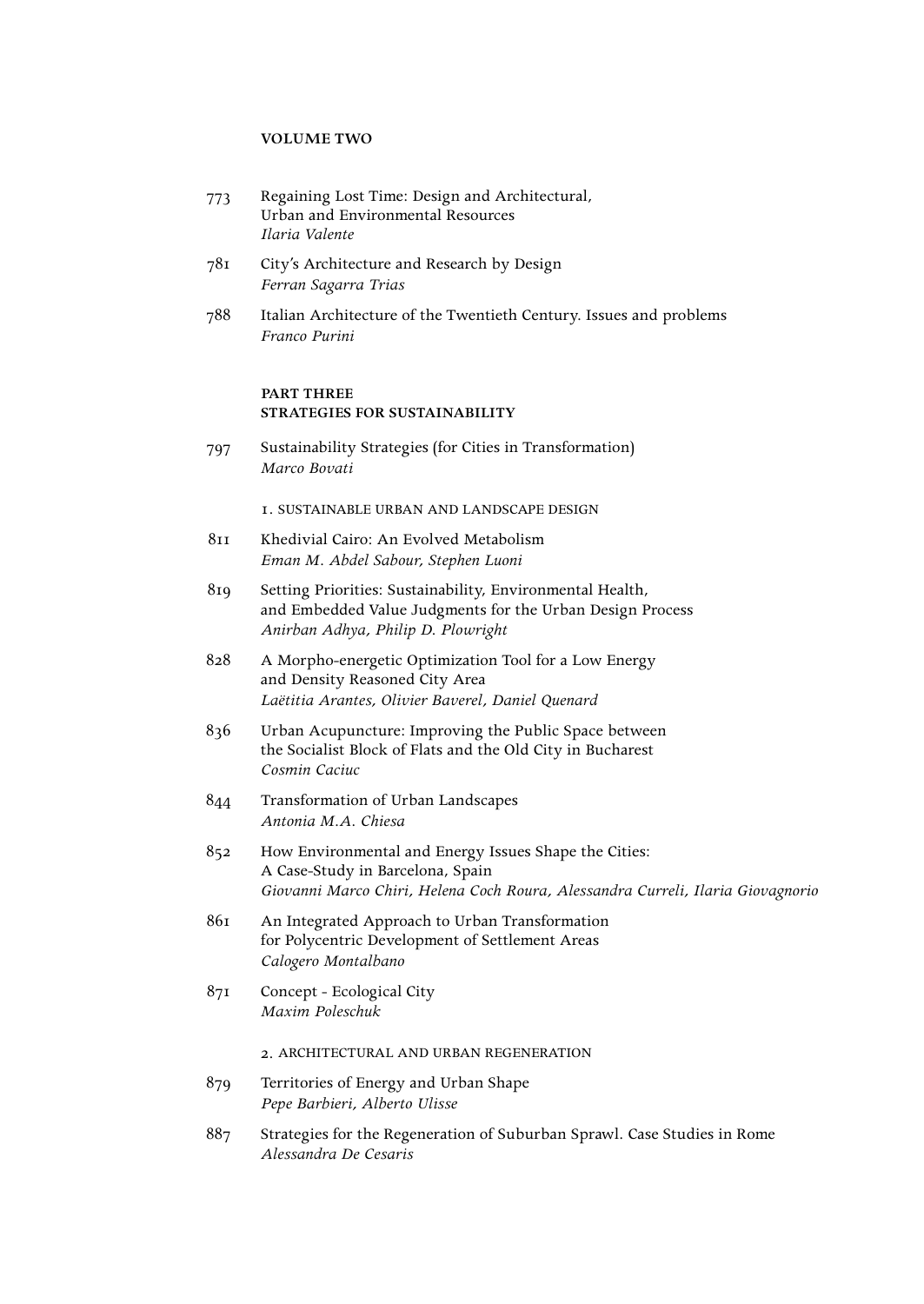| 895  | Sustainable Façade Technologies: High-rise Building Retrofitting<br>Kyoung-Hee Kim                                                          |
|------|---------------------------------------------------------------------------------------------------------------------------------------------|
| 903  | Living the Compact City: the Case of San Salvario in Turin<br>Silvia Malcovati, Stefano Suriano                                             |
| 912  | The Regeneration of Public Housing Neighbourhoods.<br>The Example of Tor Bella Monaca in Rome<br>Domizia Mandolesi                          |
| 921  | Regenerating Public Residential Areas in the Modern City<br>Carlo Alessandro Manzo                                                          |
| 929  | Reinhabiting, the House, the Street and the City<br>Magda Mària, Pere Fuertes, Roger-Joan Sauquet, Anna Puigjaner                           |
| 937  | Continuity of Urban Culture.<br>Challenges and Opportunities Facing Urban Conservation<br>Valeria Pracchi, Heba Elsayed                     |
| 945  | Chinese Puzzle: A Tangle of Space in Shanghai's Shikumen Architecture<br>Peter Wong                                                         |
|      | 3. ECOLOGICAL LIVING: FORMS, TYPOLOGIES, TECHNIQUES                                                                                         |
| 953  | Domestic Green Spaces in Contemporary Cities<br>Elisa Bernardi                                                                              |
| 961  | Methodology for the Implementation of Solar Strategies in Architecture<br>Doris Ehrbar, Ulrike Sturm, Peter Schwehr                         |
| 970  | Groundscrapers. Vitalizing the Tradition<br>of the Urban Low Rise, Mixed Hybrid Building<br>Susanne Komossa, Nicola Marzot, Roberto Cavallo |
| 979  | Unité 2.0: Housing in Time of Austerity<br>Luca Lanini                                                                                      |
| 987  | Urban Transformation, Energy Consumption and CO <sub>2</sub> Emission<br>Monica Lavagna, Paco Melià, Paolo Pileri, Viktoriya Sendyureva     |
| 995  | Sober, Sustainable and Urban: Recent Housing Experiences<br>Marco Lucchini                                                                  |
| 1003 | The Rational Maintenance of Social Housing (with a Warlike Modesty)<br>Marina Montuori, Barbara Angi, Massimiliano Botti, Olivia Longo      |
| 1011 | Building Products Made from Recovered Paper and Cardboard:<br>Applicability and First Conclusions<br>Rossana Paparella                      |
| 1019 | Solar Control in the Architectural Composition<br>Stefano Perego                                                                            |
| 1026 | Vegetation, Architecture and Sustainability<br>Katia Perini                                                                                 |
| 1034 | The Sufficient House: Housing Design for Suburban Bangkok<br>Based on Sufficiency Economy Philosophy<br>Saithiwa Ramasoot                   |
|      |                                                                                                                                             |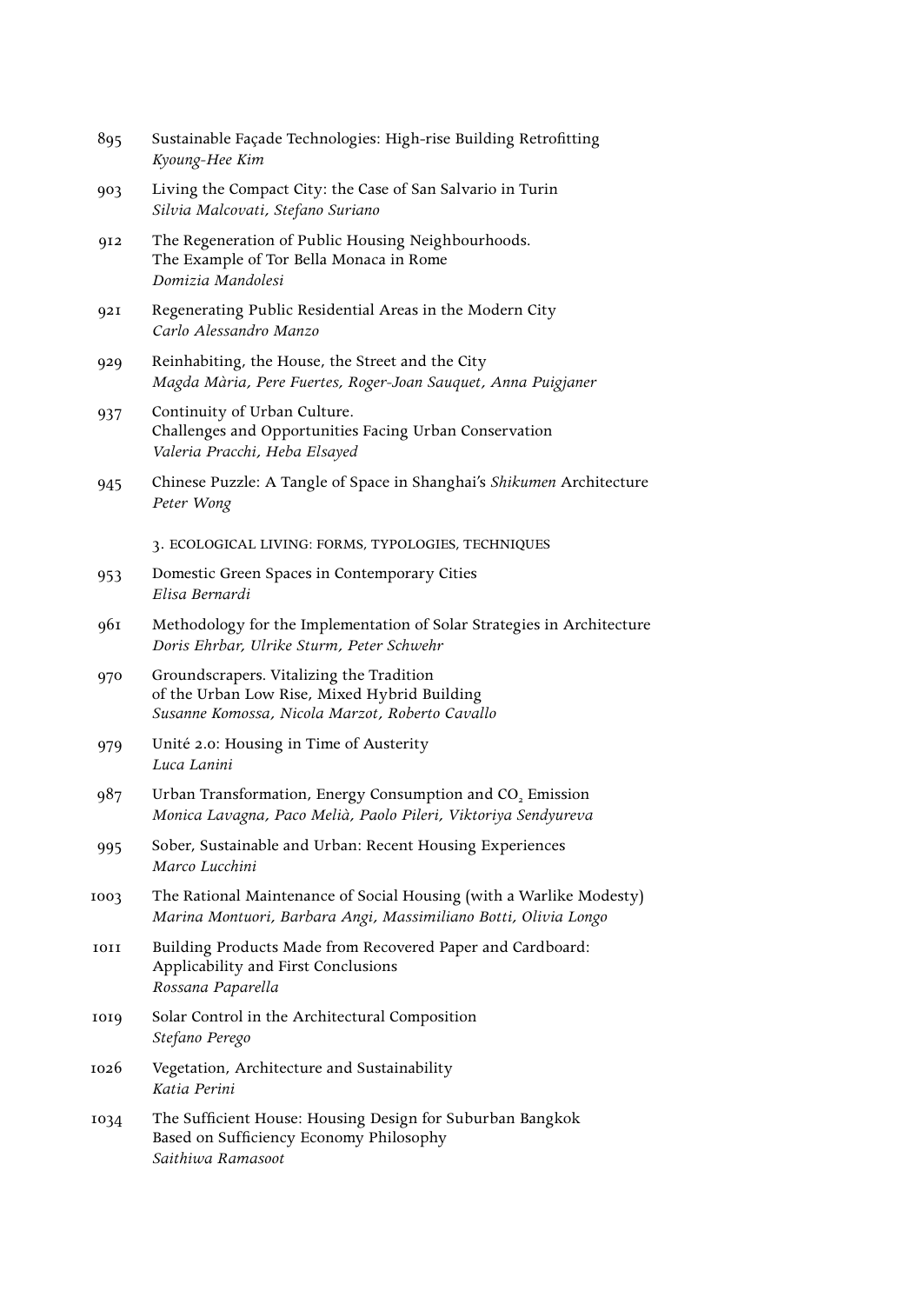| 1044 | Plants: a Model for Design? Plant Plasticity, Mutation and Adaptability:<br>Qualities Open to Interpretation<br>Patricia Ribault, Sara Lubtchansky, Patrick Nadeau                                    |
|------|-------------------------------------------------------------------------------------------------------------------------------------------------------------------------------------------------------|
| 1052 | Form of the Settlement, Energy and Housing Typologies.<br>Contemporary Research and Education in Architecture<br>Francesca Scotti                                                                     |
| 1059 | Advocating for Agility, Adaptability + Appropriateness:<br>Innovations + Inspirations for an Environmental Design of the $21st$ Century<br>Brian R. Sinclair, Somayeh Mousazadeh, Ghazaleh Safarzadeh |
|      | 4. METHODS AND TECHNIQUES: EDUCATION FOR SUSTAINABILITY                                                                                                                                               |
| 1069 | The Adaptive City<br>John Brennan                                                                                                                                                                     |
| 1078 | Education for Sustainable Architecture:<br>Professional Competencies and Responsible Ethics<br>Bing Chen                                                                                              |
| 1087 | To a "Integrated Multiscale Project" Design Method.<br>Transecting Sections and Action Contracts<br>Roberta Ingaramo, Angioletta Voghera                                                              |
| 1096 | Performance and Form: New Pedagogical Approaches to Designing<br>the Building Envelope as an Adaptive Interface<br>Ulrike Passe, Robert Demel                                                         |
|      | <b>PART FOUR</b><br>INFRA STRUCTURES, LAND AND LANDSCAPE                                                                                                                                              |
| 1109 | Structures of Picturesque<br>Giancarlo Floridi                                                                                                                                                        |

1. Land and Urban Shape

- 1117 Schools as Catalysts for the Urban Environment  *Ulrike Altenmüller-Lewis*
- 1127 Residential metropolization process and new forms of urban centralities  *Priscilla Ananian*
- 1135 Stand-By Landscapes: Designing Residual Spaces for Urban Regeneration. "Small Green Ring" Landscape Promenade: An Experimental Case Study on Milano Navigli Areas  *Anna Arioli*
- 1145 Historical Evolution of Urban Segregation: Mechanisms of Differentiation Through Space and Time  *Nadia Charalambous*
- 1155 The Border as a Place of Experience  *Andrea di Franco*
- 1163 Examining Material Flows for the Study of a Settlement. A Historical Perspective  *Leila Marie Farah*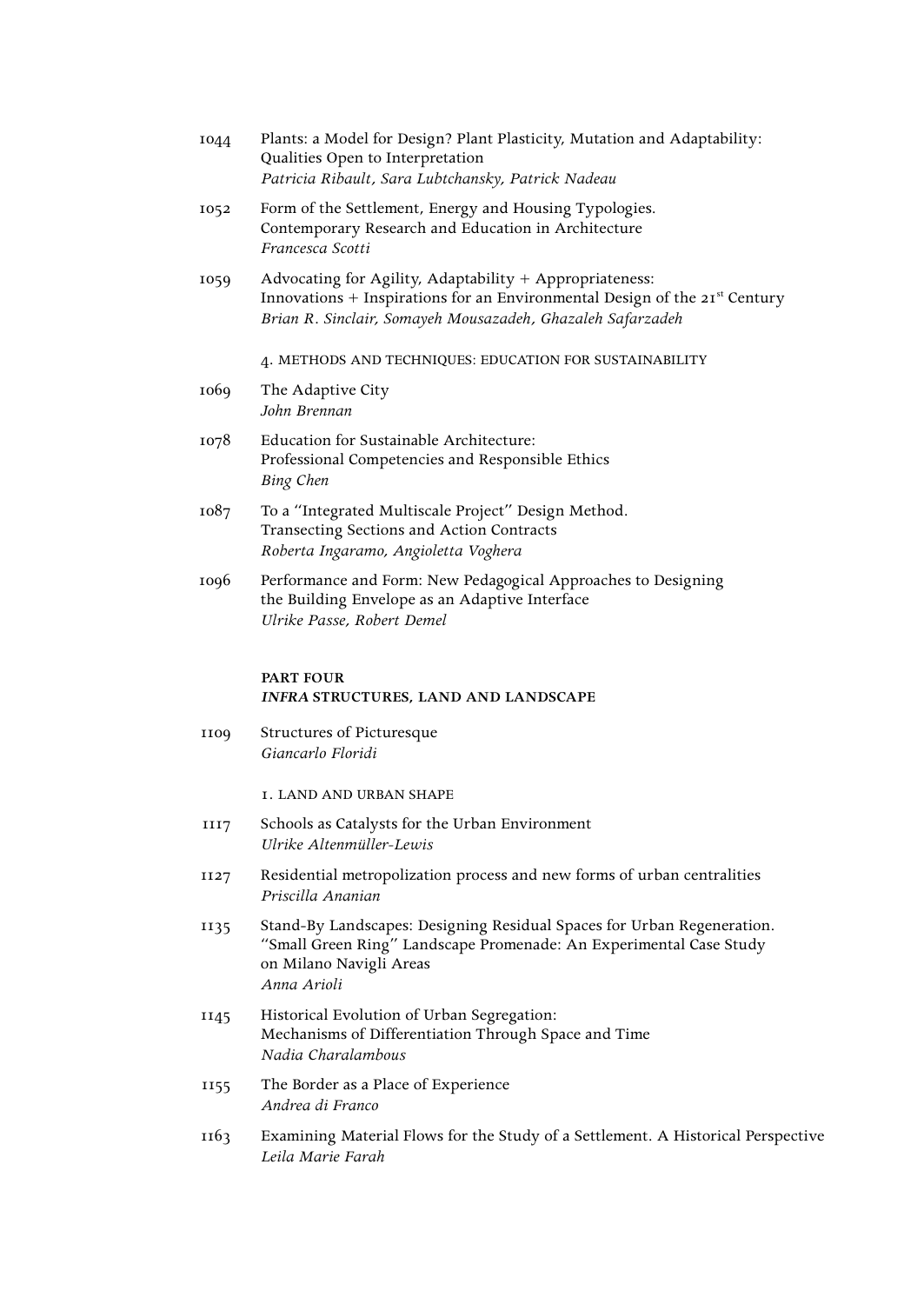| II7I | Squares and Streets without Town.<br>Settlement Patterns in Puglia's Landscape: the Borgo Segezia<br>Anna Bruna Menghini                                                                       |
|------|------------------------------------------------------------------------------------------------------------------------------------------------------------------------------------------------|
| 1180 | Learning from Ksour. The Valleys of the Drâa and the Ziz in pre-Saharan Morocco<br>Carlo Moccia                                                                                                |
| 1187 | The Waterfront Project for the Historic Centres:<br>The Case of the Redevelopment of the Historic Port of Cala di Palermo<br>Sebastiano Provenzano, Giuseppe Pellitteri                        |
| 1195 | Cities of Salt. Toward a New Analysis Method for a New Planning Strategy<br>Giuseppe Rociola                                                                                                   |
| 1202 | Activating Emptiness: Bricolage of Japanese urban context<br>Marja Sarvimäki                                                                                                                   |
| 1209 | Notes for a Design for the 900 km Nile City<br>Pier Paolo Tamburelli                                                                                                                           |
| 1216 | Copenhagen - Øresund - Malmö: city borders and construction of the landscape<br>Carlotta Torricelli                                                                                            |
| 1225 | The Carbon-neutral Settlement of Broeset.<br>Towards a new paradigm in urban planning?<br>Dag Kittang                                                                                          |
|      | 2. INFRA STRUCTURES                                                                                                                                                                            |
| 1235 | The Next Generative Infrastructure for Detroit<br>Constance C. Bodurow                                                                                                                         |
| 1248 | Urban Mobility Footprints<br>Fabio Casiroli                                                                                                                                                    |
| 1256 | Regional Infrastructures<br>Sara Queen                                                                                                                                                         |
| 1265 | Landscape as Infrastructure: Ideas for Urban transformation<br>of Placa de les Glories as a New Public Node for Barcelona, Spain<br>Arunjyoti Hazarika                                         |
| 1273 | New Element of Settling (NER) as Search of Future City<br>Ilia G. Lezhava                                                                                                                      |
| 1283 | Knowledge and Design for Assembled Urban Landscapes<br>Rejana Lucci                                                                                                                            |
| 1290 | Integration between Infrastructural Design and Territorial Planning.<br>Case Study of the Third Policy Document Shaping the Netherlands.<br>Architectural Policy 2001-2004<br>Stefano Sabatino |
| 1298 | Infrastructure and the Just City<br>Maurizio Sabini                                                                                                                                            |
| 1306 | Identity and Landscape along the Way from Jaffa to Jerusalem<br>Alessandra Terenzi                                                                                                             |